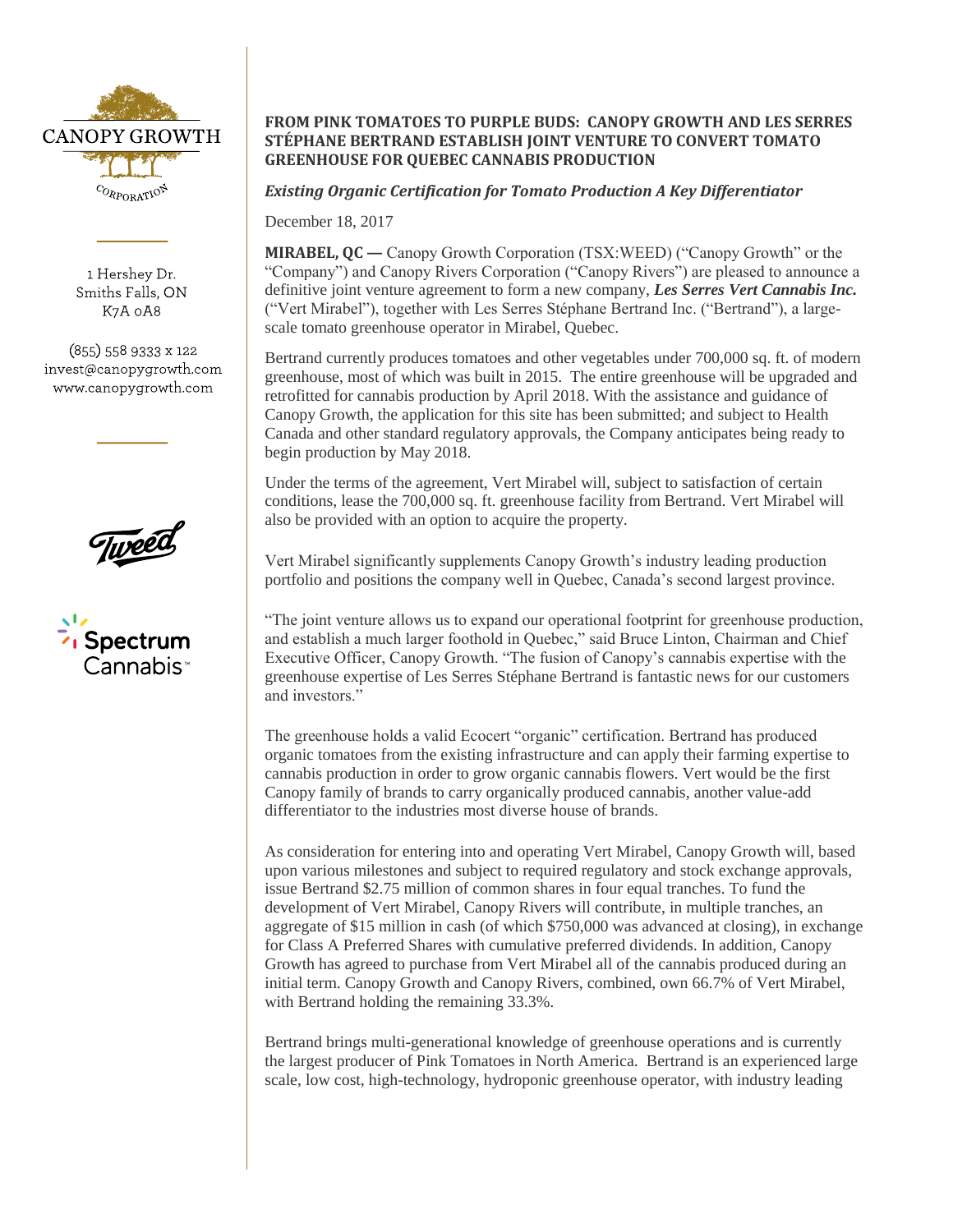food safety, traceability and compliance expertise, and a growing focus on organic production methods. Bertrand also brings tier one assets and a highly experienced operations team.

Canopy Growth is committed to building an international business with a strong national platform while supporting the local communities where it operates through job creation, meaningful stakeholder engagement, and local economic opportunity.

Media are invited to attend a press conference in the Boutique at Les Serres Bertrand with Stéphane Bertrand, CEO, and Adam Greenblatt, Quebec Brand Manager for Canopy Growth, on December 18th, 2017 from 11 am – 12 pm. Location: 11730 Route Sir Wilfrid Laurier, Mirabel, QC J7N 1P5.

Poussons vert l'avenir

Contact:

Adam Greenblatt Quebec Brand Manager [adam.greenblatt@canopygrowth.com](mailto:adam.greenblatt@canopygrowth.com) 514-830-1331

Jordan Sinclair Director of Communications [Jordan@tweed.com](mailto:Jordan@tweed.com) 613-769-4196

Director: Bruce Linton [tmx@tweed.com](mailto:tmx@tweed.com)